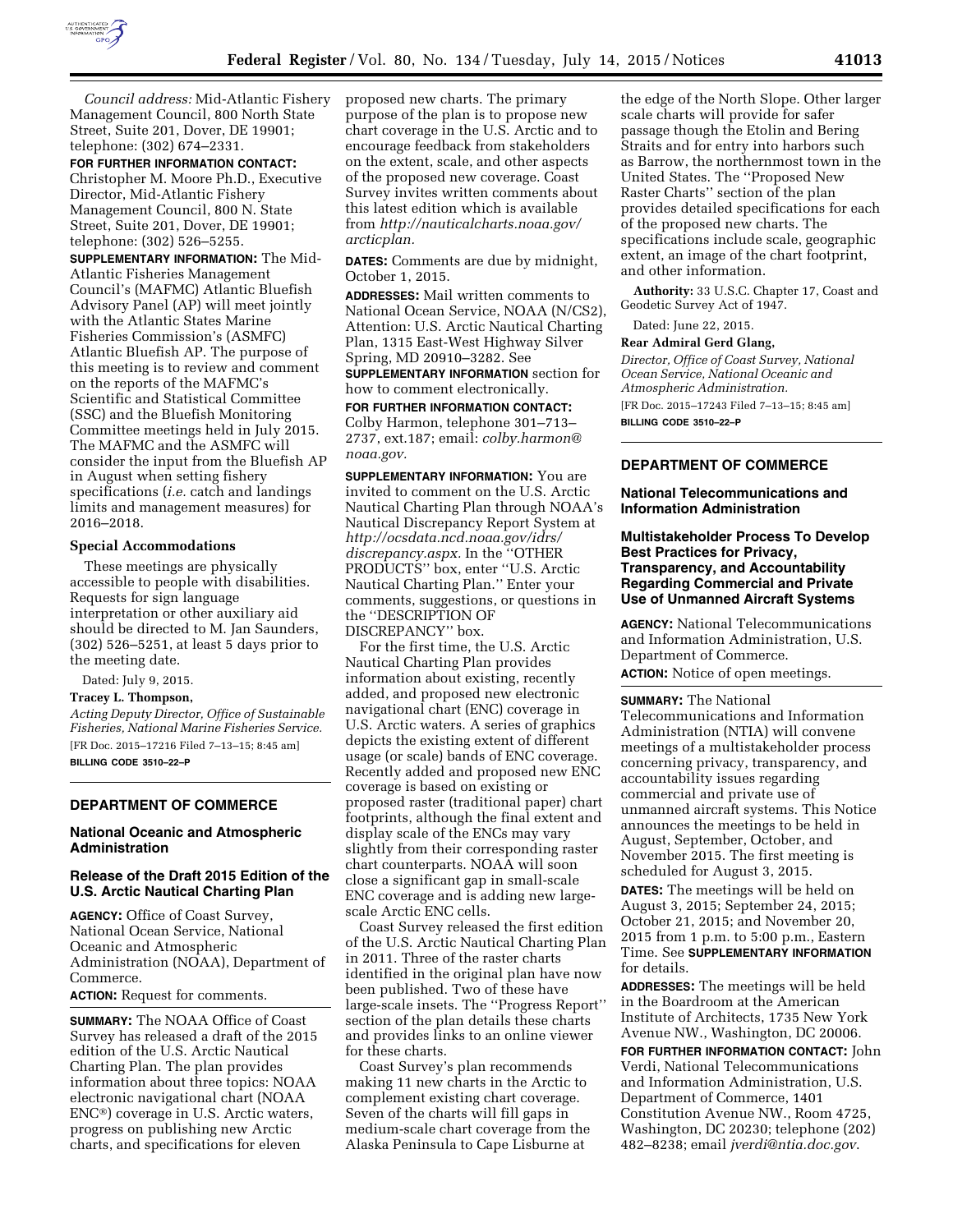Please direct media inquiries to NTIA's Office of Public Affairs, (202) 482–7002; email *[press@ntia.doc.gov](mailto:press@ntia.doc.gov)*.

## **SUPPLEMENTARY INFORMATION:**

*Background:* Congress recognized the potential wide-ranging benefits of Unmanned Aircraft Systems (UAS) operations within the United States in the Federal Aviation Administration (FAA) Modernization and Reform Act of 2012 (Pub. L. 112–95), which requires a plan to safely integrate civil UAS into the National Airspace System (NAS) by 2015. Compared to manned aircraft, UAS may provide lower-cost operation and augment existing capabilities while reducing risks to human life. Estimates suggest the positive economic impact to U.S. industry of the integration of UAS into the NAS could be substantial and likely will grow for the foreseeable future.1 UAS may be able to provide a variety of commercial services less expensively than manned aircraft, including aerial photography and farm management, while reducing or eliminating safety risks to aircraft operators. In addition, UAS may be able to provide some commercial services that would be impossible for manned aircraft. For example, improvements in technology may allow small UAS to deliver packages to homes and businesses where manned aircraft cannot land, and high-altitude UAS could provide Internet service to remote areas by remaining aloft for months at a time—far longer than manned aircraft.

On February 15, 2015, President Obama issued the Presidential Memorandum ''Promoting Economic Competitiveness While Safeguarding Privacy, Civil Rights, and Civil Liberties in Domestic Use of Unmanned Aircraft Systems.'' The Presidential Memorandum states: ''As UAS are integrated into the NAS, the Federal Government will take steps to ensure that the integration takes into account not only our economic competitiveness and public safety, but also the privacy, civil rights, and civil liberties concerns these systems may raise.'' 2 The Presidential Memorandum establishes a ''multi-stakeholder engagement process to develop and communicate best practices for privacy, accountability, and transparency issues regarding commercial and private UAS use in the

NAS.'' 3 The process will include stakeholders from industry, civil society, and academia, and will be initiated by the Department of Commerce, through NTIA, and in consultation with other interested agencies.

On March 5, 2015, NTIA sought public comment on three broad questions: (1) What privacy, transparency, and accountability issues concerning UAS are the highest priorities for stakeholders to address; (2) how might best practices address those issues; and (3) how should stakeholders' work be structured as the group works openly and transparently toward consensus.4 More than fifty commenters filed responses.5 Individuals and entities in the commercial, academic, civil society, and government sectors filed comments. The comments highlight a range of issues that might be addressed through the multistakeholder process and suggest various ways in which the group's work might be structured.

NTIA will convene stakeholders in an open and transparent forum to develop consensus best practices for utilization by commercial and private UAS operators. For this process, commercial and private use includes the use of UAS for commercial purposes as civil aircraft, even if the use would qualify a UAS as a public aircraft under 49 U.S.C. 40102(a)(41) and 40125. The process will not focus on law enforcement or other noncommercial governmental use of UAS.

NTIA is convening this process to address privacy concerns raised by commercial and private UAS. UAS can enable aerial data collection that is more sustained, pervasive, and invasive than manned flight; at the same time, UAS flights can reduce costs, provide novel services, and promote economic growth. These attributes create opportunities for innovation, but also pose privacy challenges regarding collection, use, retention, and dissemination of data collected by UAS. NTIA encourages stakeholders to work together within the NTIA process to identify safeguards that mitigate the privacy challenges posed by commercial and private UAS use, and to include appropriate safeguards in a

stakeholder-drafted best practices document.

The NTIA-convened process is intended to promote transparent UAS operation by companies and individuals. Transparent operation can include identifying the entities that operate particular UAS, the purposes of UAS flights, and the data practices associated with UAS operations. Transparent UAS operation can enhance privacy and bolster other values. Transparency can help property owners identify UAS if an aircraft erroneously operates or lands on private property. Transparency can also facilitate reports of UAS operations that cause nuisances or appear unsafe. NTIA encourages stakeholders to work together within the NTIA process to identify transparency mechanisms, such as standardized physical markings (in addition to the markings required by the FAA for purposes of registration) or electronic identifiers, which could promote transparent UAS operation, and to include appropriate mechanisms in a stakeholder-drafted best practices document.

The NTIA-convened process is intended to promote accountable UAS operation by companies and individuals. UAS operators can employ accountability mechanisms to help ensure that privacy protections and transparency policies are enforced within an organization. Accountability mechanisms can include rules regarding oversight and privacy training for UAS pilots, as well as policies for how companies and individuals operate UAS and handle data collected by UAS. Accountability programs can also employ audits, assessments, and internal or external reports to verify UAS operators' compliance with their privacy and transparency commitments. Accountability mechanisms can be implemented by companies, model aircraft clubs, UAS training programs, or others. NTIA encourages stakeholders to work together within the NTIA process to identify mechanisms that can promote accountable UAS operation, and to include appropriate accountability mechanisms in a stakeholder-drafted best practices document.

NTIA's role in the multistakeholder process is to provide a forum for discussion and consensus-building among stakeholders. When stakeholders disagree, NTIA's role is to help the parties reach clarity on what their positions are and whether there are options for compromise toward consensus, rather than substituting NTIA's own judgment.

<sup>1</sup>Presidential Memorandum, *Promoting Economic Competitiveness While Safeguarding Privacy, Civil Rights, and Civil Liberties in Domestic Use of Unmanned Aircraft Systems,* (Feb. 15, 2015), *available at: [http://www.whitehouse.gov/the-press](http://www.whitehouse.gov/the-press-office/2015/02/15/presidential-memorandum-promoting-economic-competitiveness-while-safegua)[office/2015/02/15/presidential-memorandum](http://www.whitehouse.gov/the-press-office/2015/02/15/presidential-memorandum-promoting-economic-competitiveness-while-safegua)[promoting-economic-competitiveness-while](http://www.whitehouse.gov/the-press-office/2015/02/15/presidential-memorandum-promoting-economic-competitiveness-while-safegua)[safegua](http://www.whitehouse.gov/the-press-office/2015/02/15/presidential-memorandum-promoting-economic-competitiveness-while-safegua)*.

<sup>2</sup>Presidential Memorandum at 1.

<sup>3</sup>Presidential Memorandum at 4.

<sup>4</sup>NTIA, Request for Public Comment, *Privacy, Transparency, and Accountability Regarding Commercial and Private Use of Unmanned Aircraft Systems,* 80 FR 11978 (March 5, 2015), *available at: [http://www.ntia.doc.gov/federal-register-notice/](http://www.ntia.doc.gov/federal-register-notice/2015/request-comments-privacy-transparency-and-accountability-regarding-comm) [2015/request-comments-privacy-transparency-and](http://www.ntia.doc.gov/federal-register-notice/2015/request-comments-privacy-transparency-and-accountability-regarding-comm)[accountability-regarding-comm](http://www.ntia.doc.gov/federal-register-notice/2015/request-comments-privacy-transparency-and-accountability-regarding-comm)*.

<sup>5</sup>NTIA has posted the public comments received at *[http://www.ntia.doc.gov/federal-register-notice/](http://www.ntia.doc.gov/federal-register-notice/2015/comments-privacy-transparency-and-accountability-regarding-commercial-a) [2015/comments-privacy-transparency-and](http://www.ntia.doc.gov/federal-register-notice/2015/comments-privacy-transparency-and-accountability-regarding-commercial-a)[accountability-regarding-commercial-a](http://www.ntia.doc.gov/federal-register-notice/2015/comments-privacy-transparency-and-accountability-regarding-commercial-a)*.